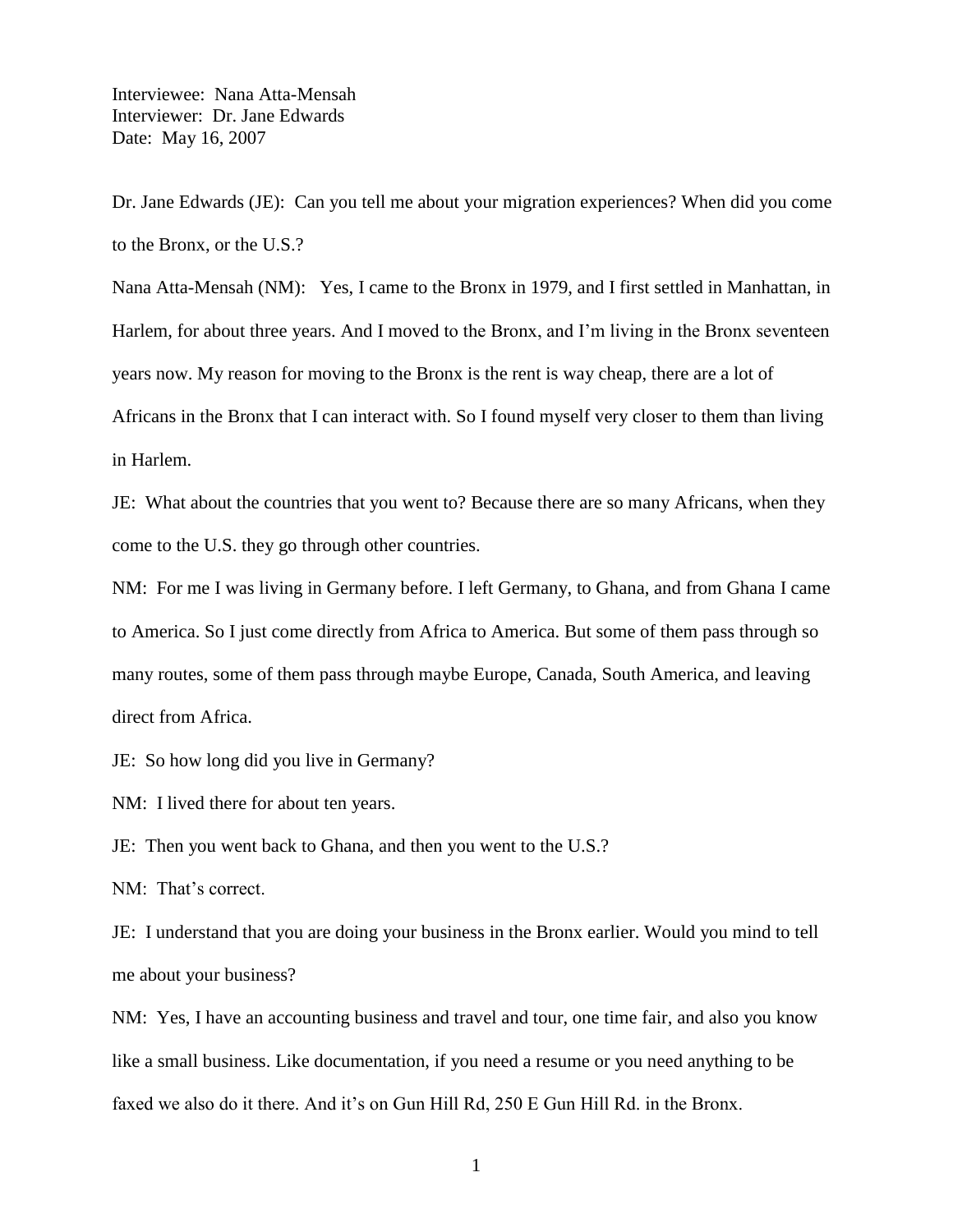JE: And what kind of community are you serving?

NM: I am serving the community that have, groups like Spanish-Americans, Africans. About two percent are white in that community, so it's a nice community, I love it.

JE: Can you tell me about your family? Are you married, you have children?

NM: Yes, I am married with only one wife, as you know in Africa you can marry more than one. But in America you can't do that. I told her when I go back to Africa I'm not going to do that. I have five children and the last one is about seventeen years old.

JE: Can you tell me about your job? Like before you opened this business what did you do before?

NM: When I came here I was working at a gas station as gas attendant, a gas station attendant. And later I find a job with a scaffold company from there I started taxi, yellow cab downtown. I took off my work to go to school to become a registered nurse so that things can be better for us. In 2000 I started my different degree, accounting, and African American studies. I graduated in 2005 and started my business on Gun Hill Rd.

JE: So which university or college you graduate from?

NM: Yes, I went to Lehman College, which is City University of New York. Lehman College is a senior college, even prior to filling out my education-- inaudible.

JE: And you mentioned something about doing a project in Africa, like giving scholarships for children. Can you talk about that?

NM: Yes, God has blessed us to be able to acquire knowledge from here and you shouldn't forget where you come from because in Africa you guys are a family. As you know, if you are here you have to support your family back home, your mom, your father, your uncles, your nieces, your sisters, and brothers. But providing food for them is not enough, what you have to do you have to develop a program that will help them in the long-term basis. But short-term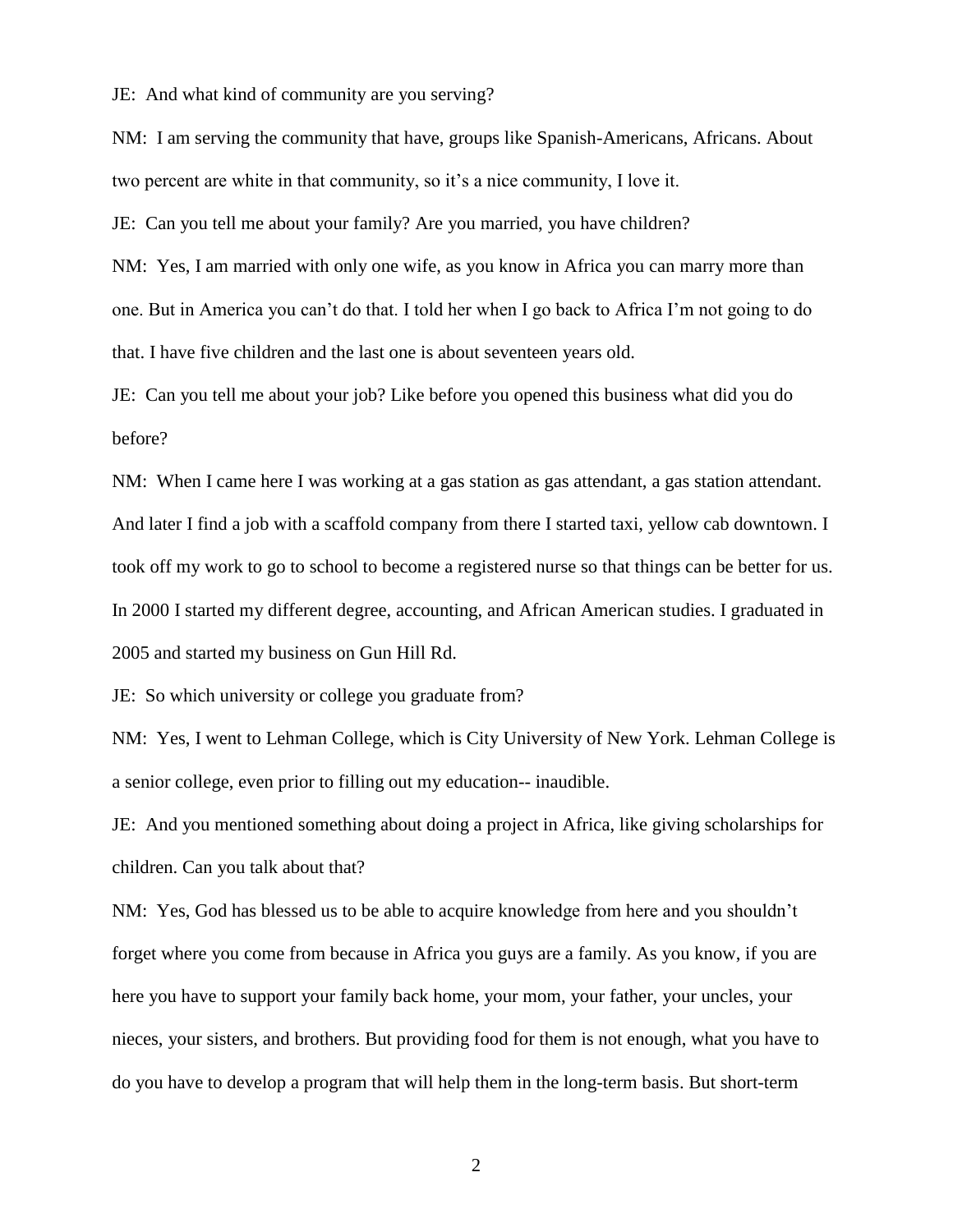would be giving them food to sustain them. But I plan to have an education foundation for my people and for my community. Because education is very important, at my age I was able to go college and have my first degree work, I want also to have my master's degree. So with this then it is the only thing that can be provided to them that can't be taken away from them is education. So what I am doing right now is that I have an education foundation in my name Atta-Mensah's education foundation, and this money come from my own pocket. Helping them to finish junior high school, to senior high school and to a university.

JE: So the children are they in Ghana or are they here?

NM: They are all in Ghana. They are all in Ghana. These Africans really need our help because after all that I can't over there to help them.

JE: The other thing is I want to know about which part of Ghana do you come from?

NM: I come from the central part which is the Ashanti region and I am Ashanti, Ashanti speak Twi. And the Ashanti are one of the greatest tribe in African history.

JE: What about the other groups in Ghana? You mentioned something about the people in the coastal region.

NM: Yes, the Ashantis come from a community called Akans, and Akan is comprised of Fantes, Akuapems, Asinis, and a lot more. There are about six or seven and we come from central region, eastern region, western region, and the coastal area, which is by the Atlantic ocean. Those people that come from that region some are called Ghants and some are called the Fantes. The Fantes are also Akans because we speak almost the same language but different dialect. But the Ghant people speak a totally different language. It's not one of the Akan so that's how it is. JE: And we talked about a system of the government within the Ashanti community and you mentioned that you have queens and kings, can you talk about that a little bit?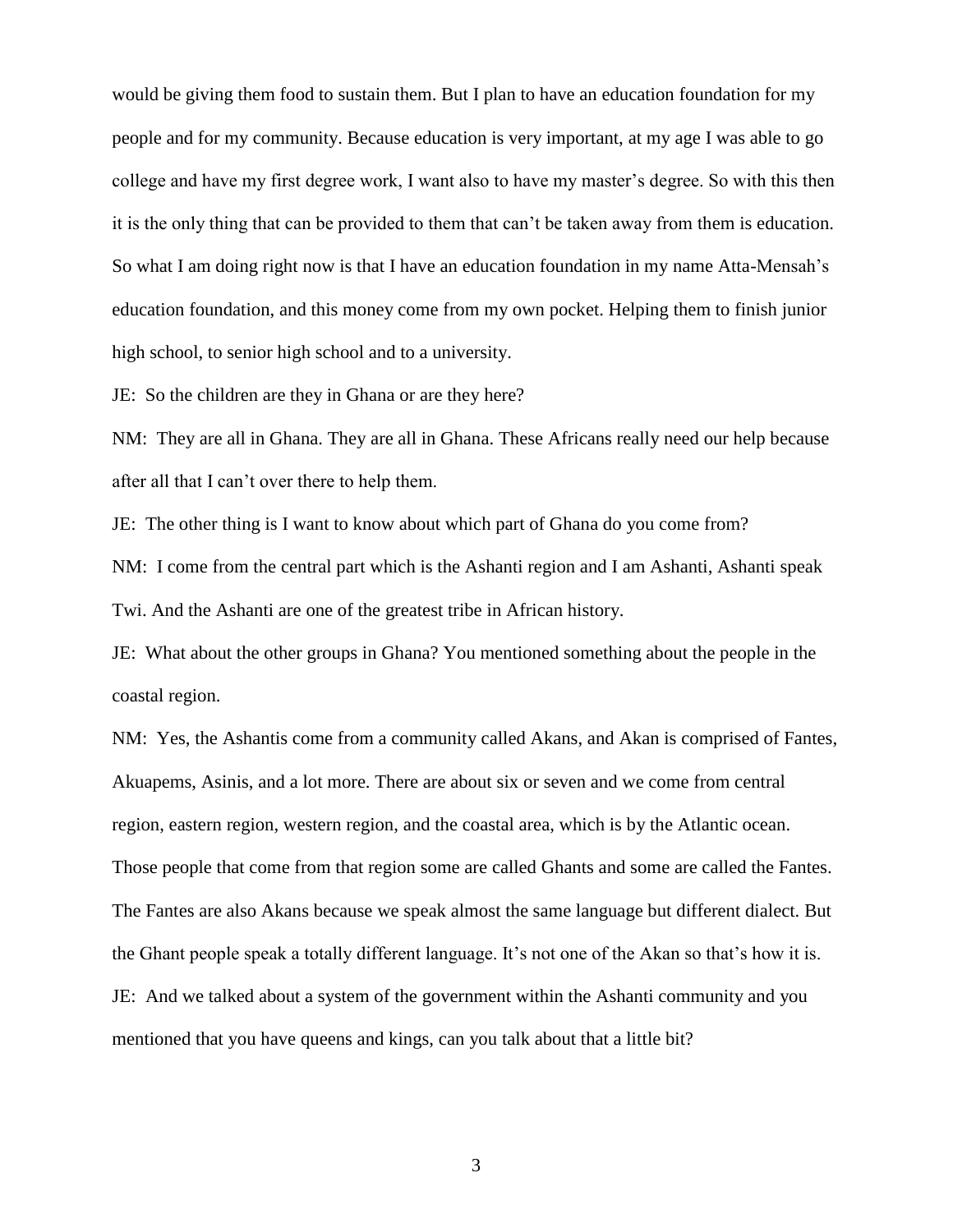NM: Yes, the Ashanti's have their own way of life and their tradition. We believe in our ancestors, we believe in our elders and our kings and queens and chiefs. The kings are the larger community and in the smaller community they are called chiefs. You understand? And the queens are the same thing. In the smaller community they are called Obaping. It means an elder in the community They are our leaders and they are the kings because and we have the elders who support the chief in case of war, in case of any problems. The kings or the chief summons his or her elders to come together and then they plan before they inform the community what to do. So you respect them and you had them before the white man came to Ghana or Africa. So you have been dealing with them until Ghana's government became a political sector. Have respect and also pay very important attention to the kings, queens, and the queen mothers. There within the community, they know much about the community than even the President himself. And also, even with the political or the empees who represent the various areas, so that's how it is.

JE: Do you have like kings and queens in the Bronx here?

NM: Definitely, you have the Ashanti's queen you have the quapums we have all this in the Bronx. But not all in the Bronx, we have also in Queens, also in Manhattan and the various five boroughs. But I live in the Bronx for, I was one time a king for the Bronx. I was one time the king of the Bronx, who is under the king of the Ashantis, because the five boroughs each have a kingdom and then all the five boroughs come together and then you have the king of the Ashantis that are over all boroughs. Which we elect them every four years, and even with the king of the Bronx or the other boroughs go through elections every four years, that's how it is. JE: So the people that live in the Bronx--.

NM: Are members of the association called Asanteman Association, they elect.

JE: So the election happen every four years?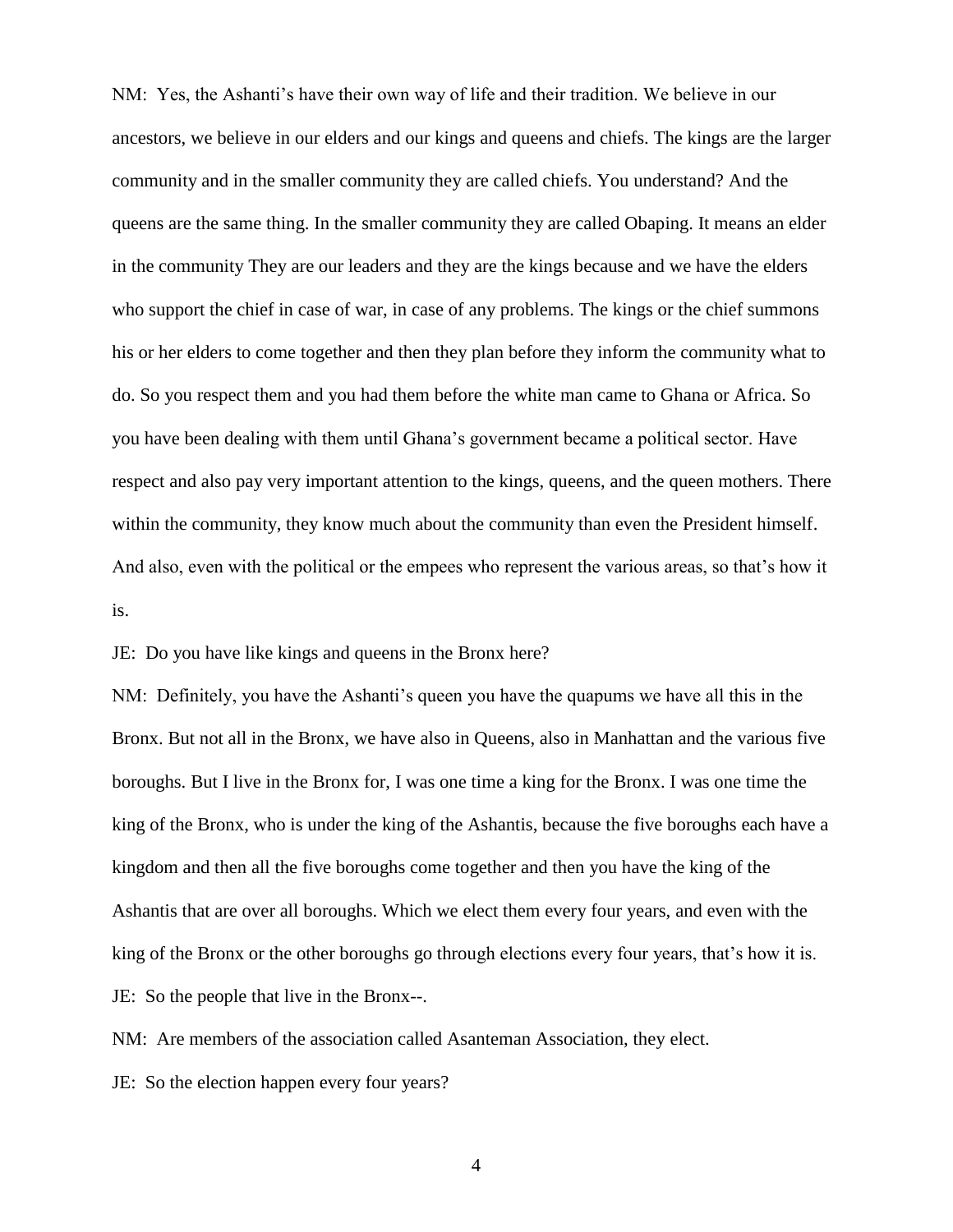NM: Yes, according to the constitution we have.

JE: So this association it has a constitution, the regulations of the elections and everything? NM: It is an NGO, a non-governmental organization, which has been registered by the State Department, you understand, so they have the power to do all these things. And this association has about two thousand membership.

JE: So from all over Ghana?

NM: From the Ashantis only. It is open even if you have some African Americans who are members of that association. It is free to the public, if you want to come and join it is okay with us. Because the other one, they have their own sheiks and kings too.

JE: That's a different part of Ghana.

NM: A different part of Ghana tradition. You have the Ewes Ghans, you have the Kwapuns, you have Acumoons, you have so many that we have, bring the people together.

JE: What do you think this coming together of different groups of Ghana helped the younger generation of the Ghanaian community in the Bronx?

NM: It let them know where they come from. Preserve the culture, and to respect their elders, because in Africa we respect our elders. That's why if our elders die they become our ancestors. I mean we still call them and also honor them because before the white man came you were having that kind of tradition in our culture. Then the babo came, and then the babo done say you shouldn't respect your elders, you understand? That's why—inaudible—you have our saints. So our ancestors are our saints and you respect them because they were once the leaders in our family, so you can't forget your leader. You will one time become a leader which also means you will be remembered one day.

JE: About religion, can you tell me about what do you practice here in the Bronx? What kind of religion for example?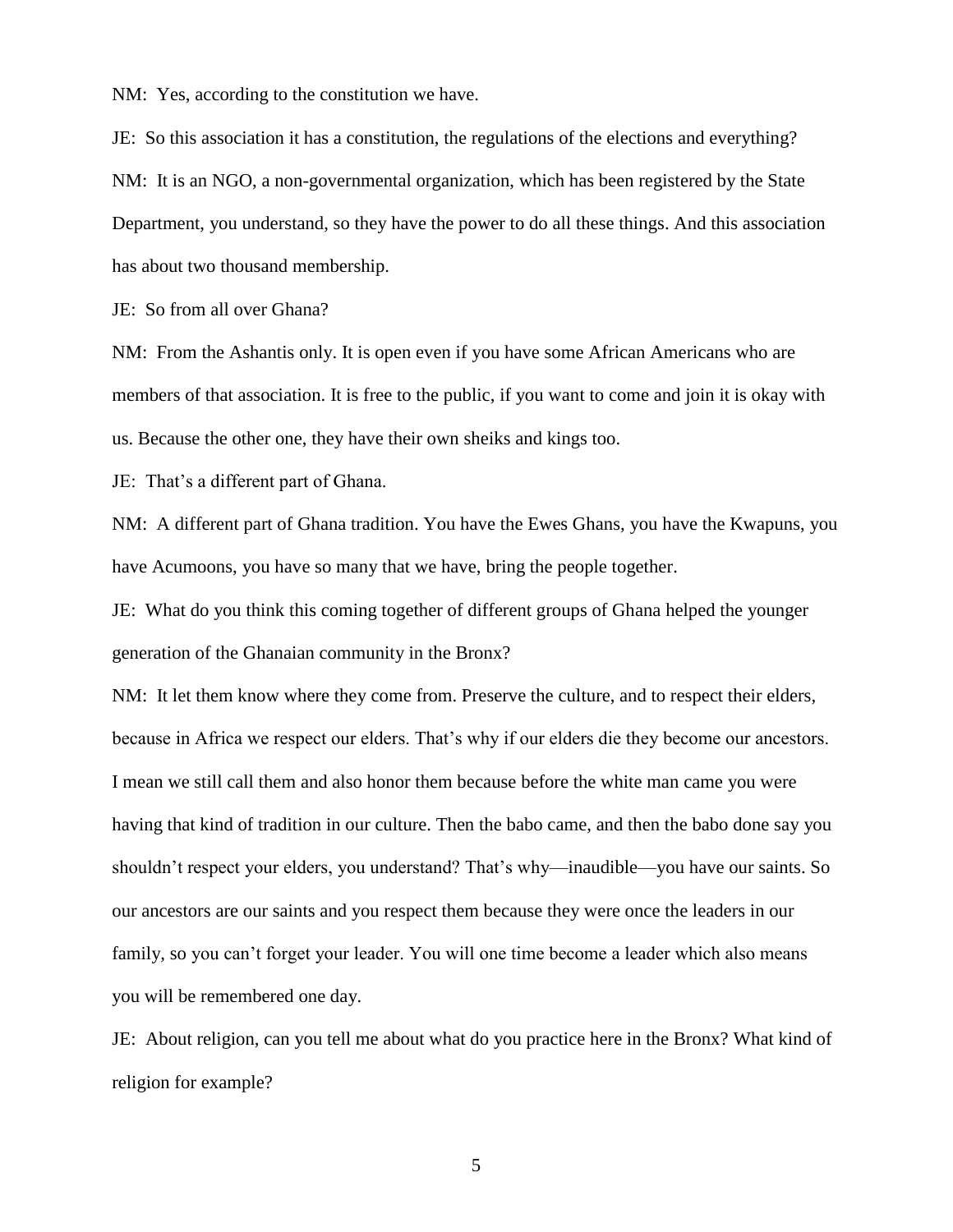NM: So the religion is Christianity, Muslim, and also maybe some idol worshippers. Which is not really, about .05 percent of the population do that. The idol worshippers, but Christians are about sixty percent and the rest would be the non-churchgoers and also the Muslims. The Muslims have a mosque here they go to them and worship with other Africans in the mosque. And also the Christians have their churches, the same churches they were attending in Ghana or in Africa. They have also here. Sometimes they invite the reverends and bishops to come to worship with them. And some of them have bought their own building, rented the place, but maybe ten percent have their own building and that means the larger congregation bought their own. But the smaller congregation rent the place and worship therein, worshiping times, Sundays and also for example the Roman Catholic Church you can't have your own. They go to the local community Roman Catholic Church, after the Americans or the Spanish worship. So they can speak their own language and understand themselves. And they have priests from their community who is also maybe a Ghanaian or kind of whatever who speaks the language. And perform the mass all that stuff they would like our father to do such services.

JE: When they do the different languages, how many different languages, the Ghanaian languages for example.

NM: Most of the Ghanaians understand a language called Chi or Akan, so they always use Akan they don't use any other languages. If you want to go to Ghana, they like to speak in languages the Twi or Akan. So they do that or English.

JE: Which denomination do you go to?

NM: I go to a Church of Pentecost, which I was before Roman Catholic. I left that church to go to Church of Pentecost. The Church of Pentecost was founded in Ghana in the sixties by Reverend Machian from Ireland. He came there and started church, the church have about sixty percent Ghanaian Christians.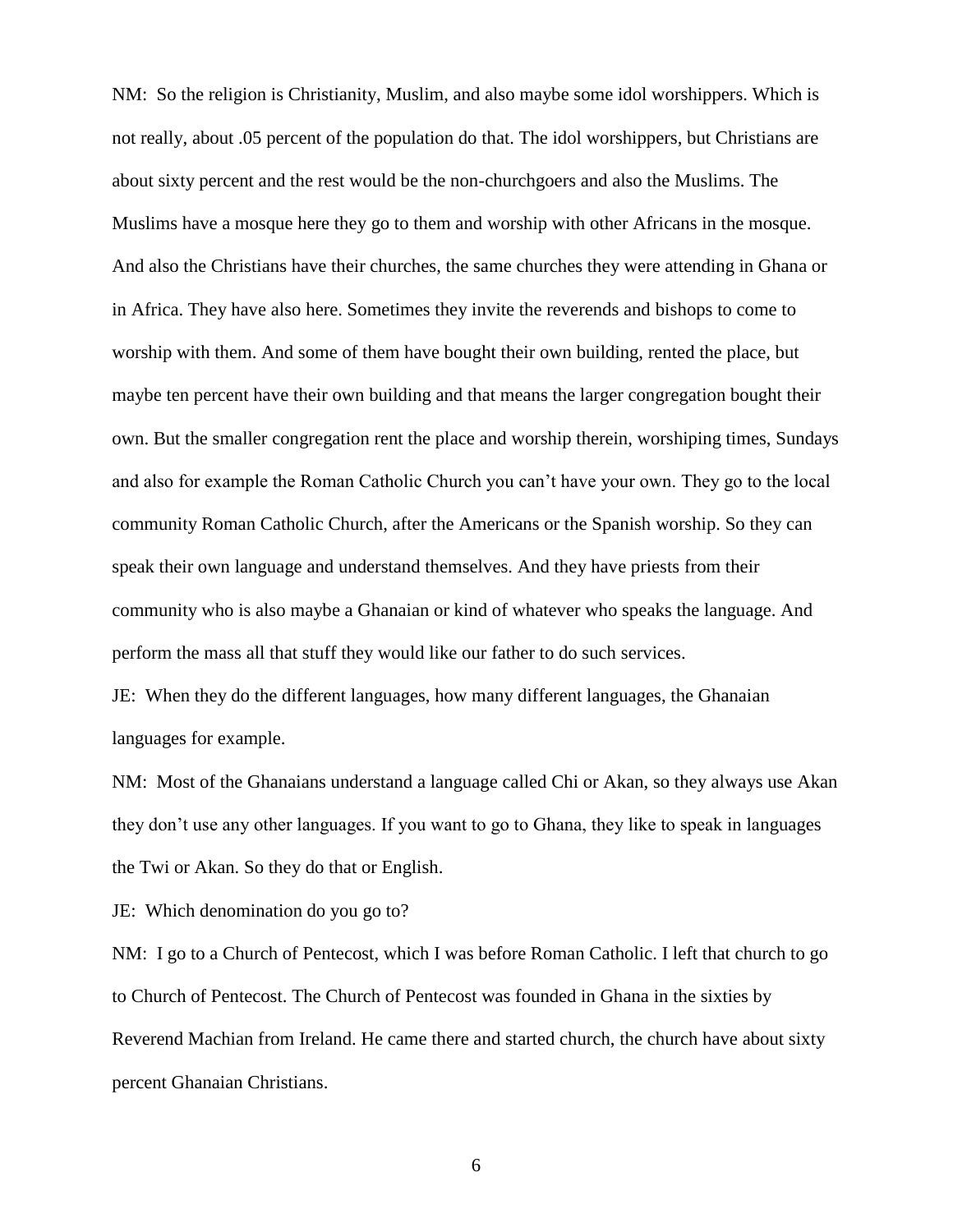JE: In the Bronx?

NM: No in Ghana.

JE: In Ghana.

NM: And here too about seventy percent of Ghanaian churches. Because not only in New York City, you have about one-hundred churches all over America.

JE: What about the neighborhood that you live in? Can you tell me about the position of the different nationalities in the neighborhood.

NM: Yes, the neighborhood I believe is a lot of Ghanaians, but it is a mixed neighborhood. That means there is multi, there are Spanish, white, Africans, Pakistinians, Indians, you just name it. Because it is a condominium area, I just purchased a condominium, so we can afford our rent, we can live there in this community. But there are a lot of Africans there also. Because they said Africans pay rent very well. We are nice, we don't come late, we are honest and we don't like to cause any harm or crime to anybody. So a lot of Africans are there.

JE: And in this country we know that race play a very important role in people's life. Can you tell me about relations from the Africans from the continent and the African Americans and the other nationalities in the area that you live in?

NM: In the area, according to the U.S. Census Bureau, which was 2005, American community survey, they have about Africans, Black Americans, constitute 12 percent, 12.1 percent of the population. And then if you check in the Bronx you have 23.6 percent for the Bronx population, which is 10.1, which is about 420,758, and you can find the Africans in here about 100,000. Who live in the Bronx, who are Africans, not African Americans. This is black or African Americans, the population is estimated at 420,758 which is 2.1 percent in the U.S. This black or African American constitute 12.1 percent.

JE: So what is the relations? Are they coexisting well or theirs is a --?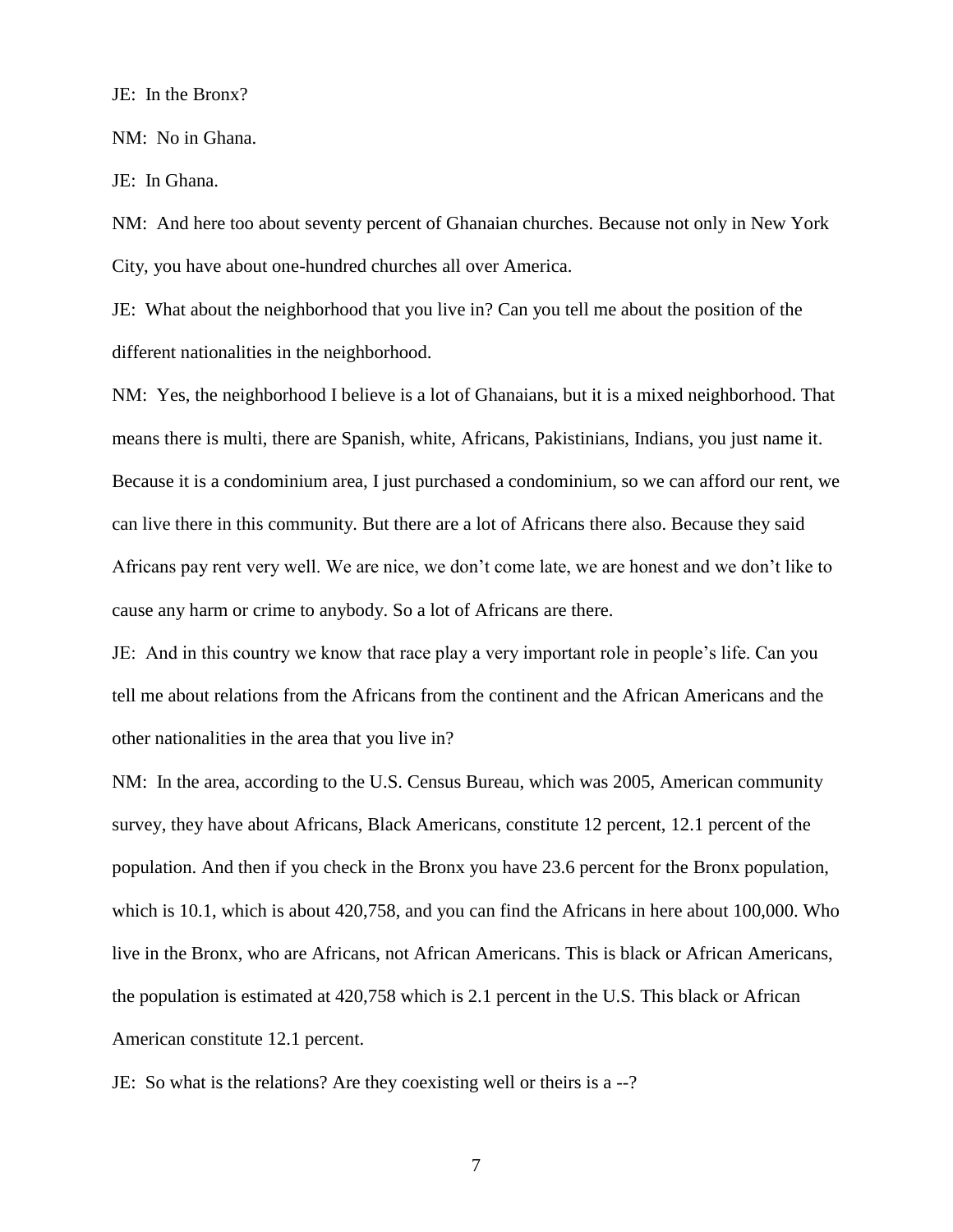NM: The relationship between the --? Before there was a lot animosities between the black Africans and Africans, because we showed them to the white people. We came down here also to get a job and go to university. They don't have no jobs and also they laugh at us, the way we dress, the way we eat, the way we act, until you find out we have started getting yourself an education. Because education is the root of life, without education man can't survive. After going through junior high work, work in the hospital, house cleaning, and home cares and taxi driving and so on, those who were formally educated in Ghana, come down here and see the greener pastures. If they get their green card they go to school, so you understand. So now education has become part of improving Africans community. Except those who speak maybe French or other languages, which is very hard for them too, to assimilate with the American education. But the English speaking countries like Liberia, Ghana, Nigeria, they are all doing very, very well. Most of the Africans live in, the whole of United States of America is Nigerians, they a lot of them, and then the Ghanaians come in.

JE: That's interesting. The other thing is about, let me say about getting jobs in the Bronx. Is it easier it to get a job or is it harder?

NM: To get a job in the Bronx is the same as in Manhattan or anywhere. But it depend upon your qualification and the kind of job you are looking for. If you are looking for car wash, the car wash has been occupied by the Spanish you know? Mexicans and all this. If you are looking for a taxi cab, taxi is also there, you can just go buy your own car and register TLC and then you know start driving it. If you want to get administrative work then you have to have qualifications. You must know about computers and you must know about the accounting, then you can get a job. But in the Bronx, the Bronx there is no job for administrative kinds unless you go to city government or to private universities, like Fordham University or maybe other ones. Then you can a job. But mostly they all work in Manhattan, that's how it goes, or own their own business.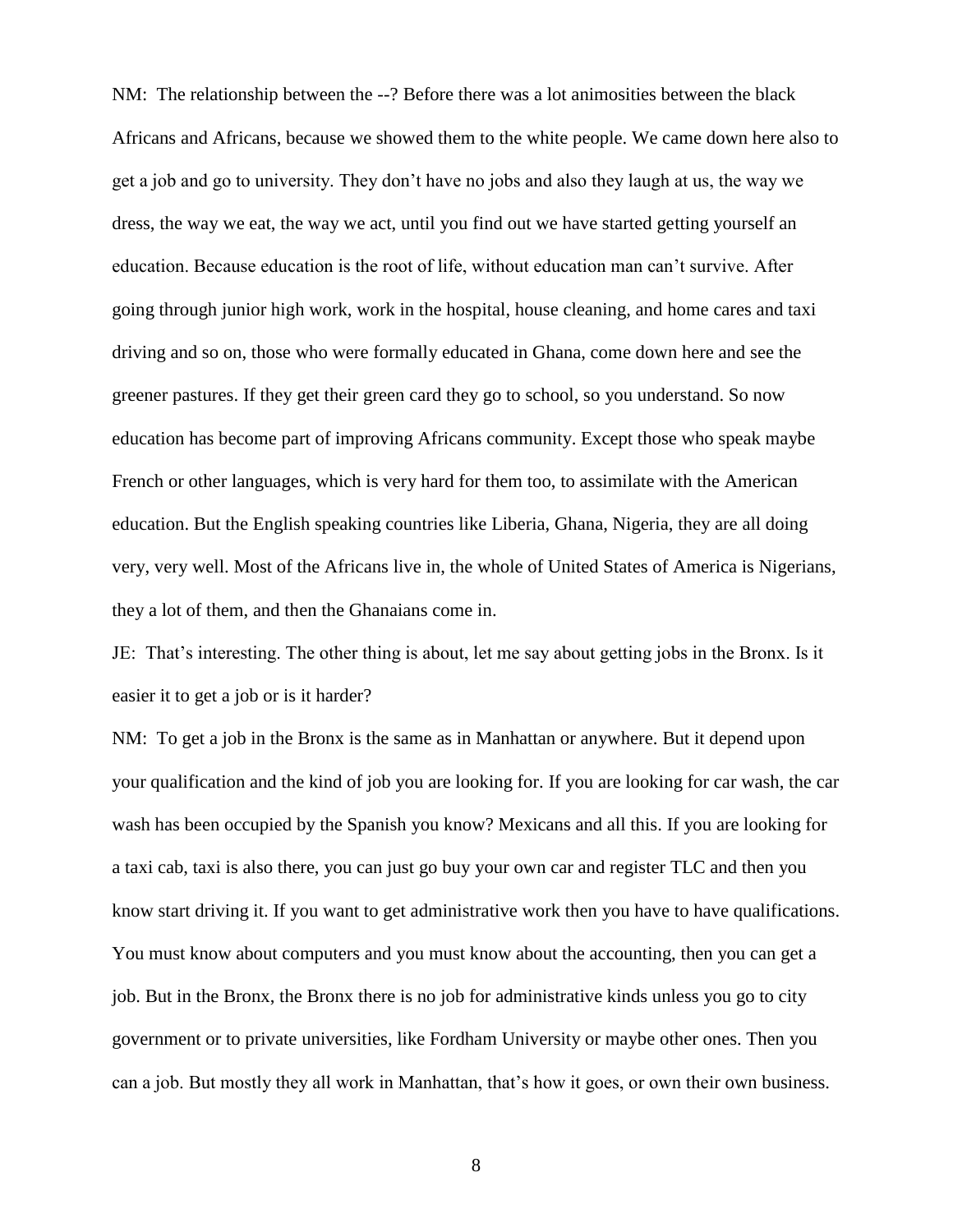JE: So let's go to your business, do you have partners or do you work by yourself?

NM: Yes, I had a partner before I had partnership, but now I've reduced to two which is me and one of my friends. Because business not doing all that well, it's a new business, it's very hard and it cost a lot of money to operate it. Paying rent is very expensive and having someone to have to work for you, so that place cost a lot of money. So I have only two, so I'm going to see this year, things keep going bad, I can't keep on losing money.

JE: When you started your business, what process did you go through? Like registering the business and things like that?

NM: You have to go to 161 in the Bronx to register, the State Department. And then you the businessman and you have to register with IRS to get the EI Number. And I attended a course at the Small Business Center at Lehman College to know what I needed to know and to what I need to put in place before I start the business and then everything was OK. You know sometimes very hard because they go, they only give you a normal small business credit, they go over your credit.

JE: You mean they check your credit listing?

NM: The banks because they check your credit history, before they can give you a loan. They give you a loan, if they tell you it's no good there is no need to go for the loan because he can't pay. That's how it is, that's what happened to me. I didn't want to go for a loan because – inaudible.

JE: We know that many Africans who come here, some of them decide to stay, they don't want to go back to where they come from. Are you planning to go back to Ghana or are you going to stay here?

NM: OK let me tell you. Africans come here because of so many reasons. One of those reasons is maybe, during the sixties Africa was very shaky, politically, there were a lot of military coups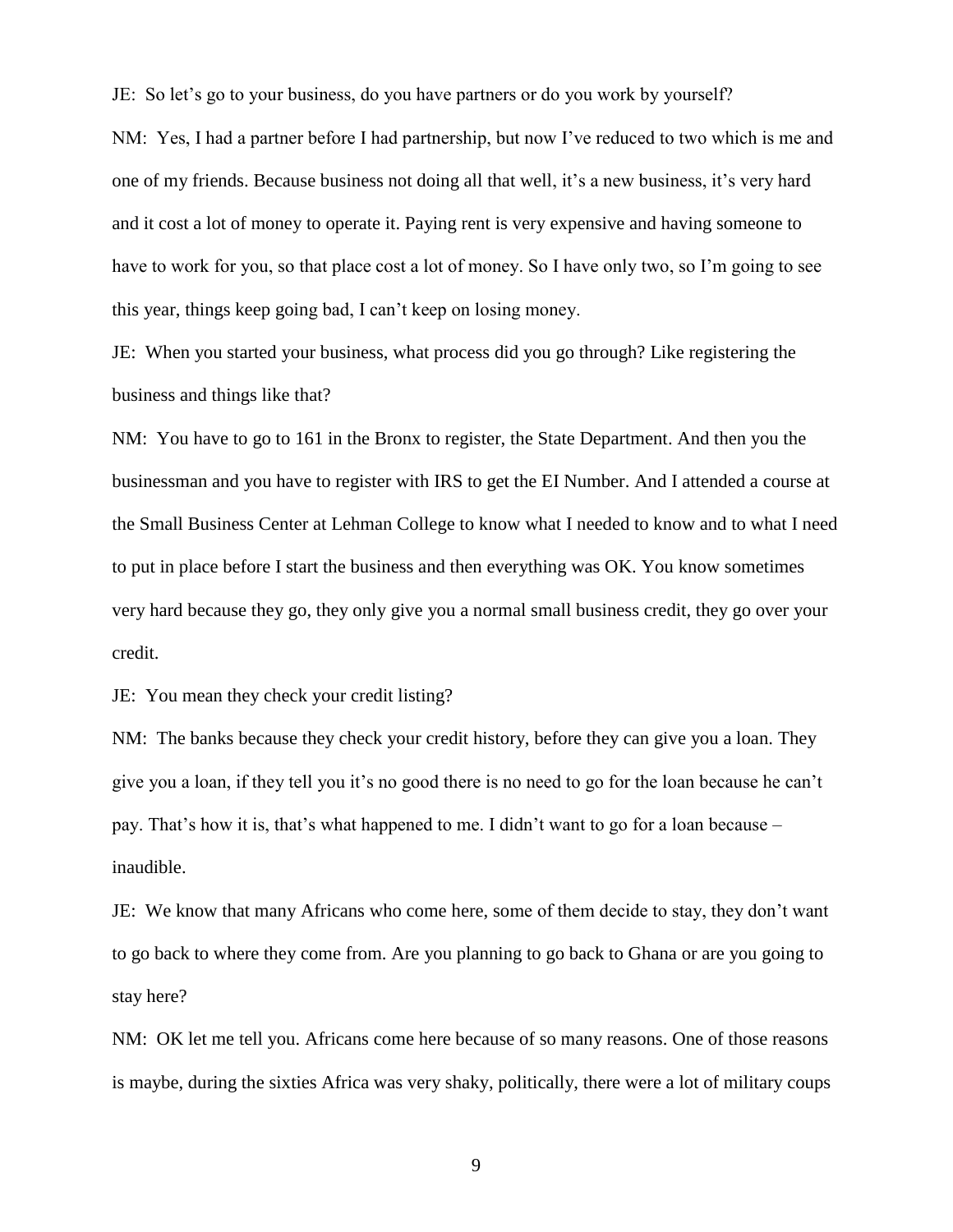and so on. So many people just left the country because they didn't want to be arrested or maybe the government wasn't favorable to them. So they left the country and come down here. And some come here because of economical reason. When a purchase is no good it effect the economy too, so they come here to seek better living and better opportunities, so they come. Since about twenty years now, Africa is getting stabilized, especially Ghana. So economy has been a lot better, so some of us, and myself would like to go home, maybe in the next five years. Because it's better to go home and help my country to rebuild. Because I have been able to achieve an education here which I intend to pursue, as I said earlier, to have a masters degree. To help my country and my community.

JE: So how are you going to help? In the politics or in business?

NM: Politics and business probably. It will probably will be like my education foundation, politics will probably will maybe becoming a minister, probably a member of Parliament, district commissioner, or anything which I can do to help. And business would maybe be starting a very profitable business to help the business world in Africa.

JE: I want to go back to this stereotyping of Africans. How does that effect the younger generation in school? Who were born and came here young and went to school, because I talked to one of the students from Liberia, and she said she used to hide her African identity to avoid this –inaudible.

NM: That's true. For me I think this sort of thing you can never get rid of it, but it's coming down. Before it was very hard for me to wear African or uniform outside because they will laugh at you. Especially your own African American brothers, they said we are --, and so many names and things like that. And also, we are too dark in color. You know, so many things, you can't go outside and talk because when they hear us they say you motherfucking Africans, that's how they tell us. You come here and take our jobs and you guys are doing this here, doing that.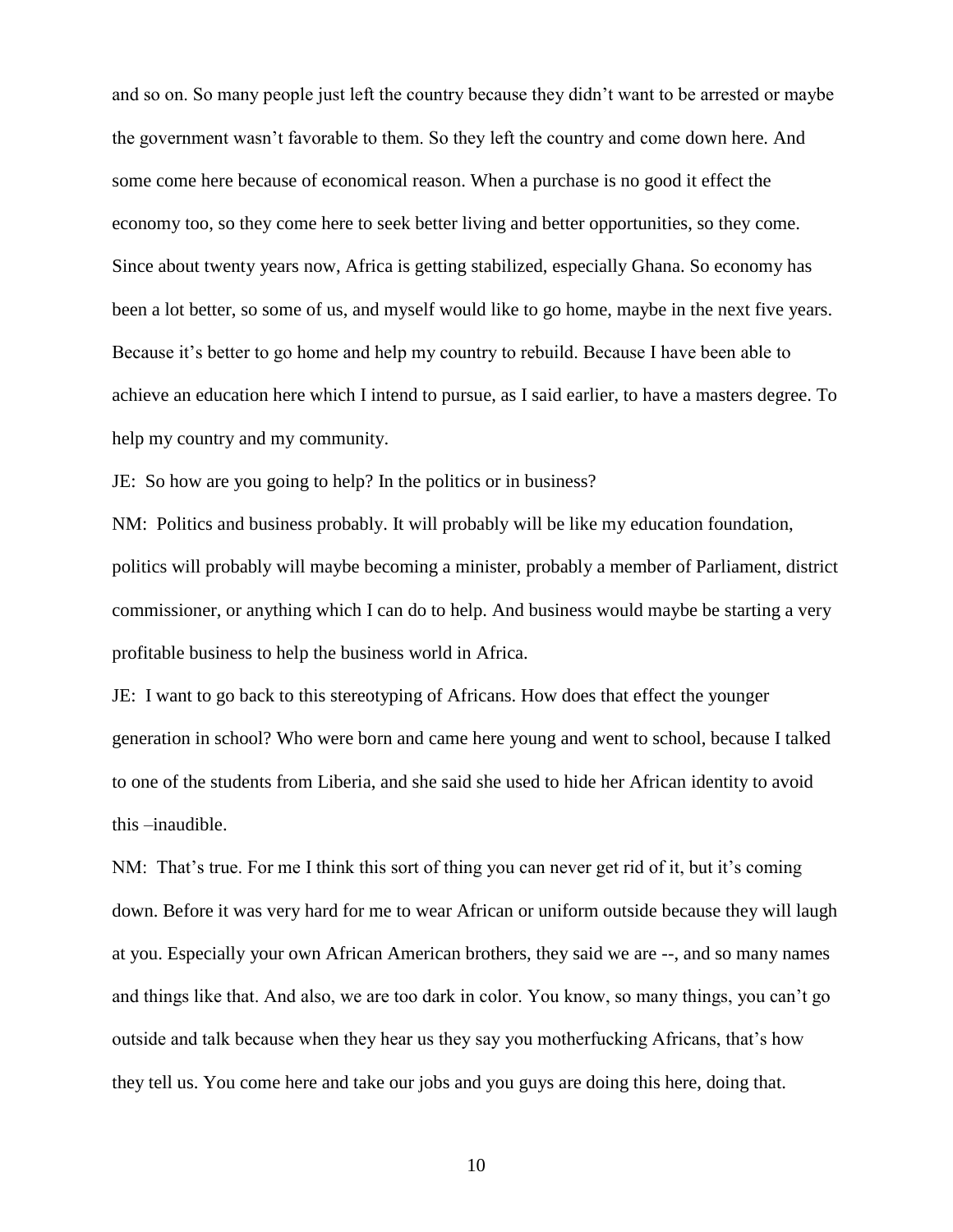Harass us, you know, which is very, very bad. Even now, children go to school, they don't want to show their identity. They don't want to speak for them to know that these are Africans, they don't want play with them. And how many Africans are at the school? Not too much. Anywhere there is a lot of Africans, to get us a yellow card, Africans are coming, they harass them. You understand? And they are the majority so we can't really report them, nothing happen. And then I told you there are the cops, they do the same thing. Black Africans, African-Americans they be Carib or African Carib or something like that then they start harassing you about that, because those who are not educated or the ignorant ones do that. If they are educated, they know that Africans are human beings too. But like because that's why our children don't learn our languages and they speak only English, because they don't want to be speaking African language outside with their friends. Outside want to know that they Africans they will harass them, so that's how it is. As compared to Spanish people, the Spanish people speak their Spanish language outside anywhere, they are not ashamed they don't fear reprisal you know, but that's how it is. We the Africans have a problem, because the relationship between them, the African-Americans and us is not, it's not cool yet.

JE: What about your relationships like the other groups? Like the whites and the Spanish? NM: The white people don't care, they don't care because the white have a problem with the African Americans. Even when they see you as African they admire you more and have sympathy more than Black Americans. Because they know where you come from, you understand and then you know we work hard and we want to improve our living conditions. The Spanish people too, they don't care you know, they are so nice. That's why you find in the Bronx, a lot of Africans here. Even at all in Queens and Brooklyn there are a lot of Black people there but the Black people are what do you call it, Jamaicans and that people, this refer to Africans and Americans you understand. So the Jamaicans –inaudible. But as we see the lightest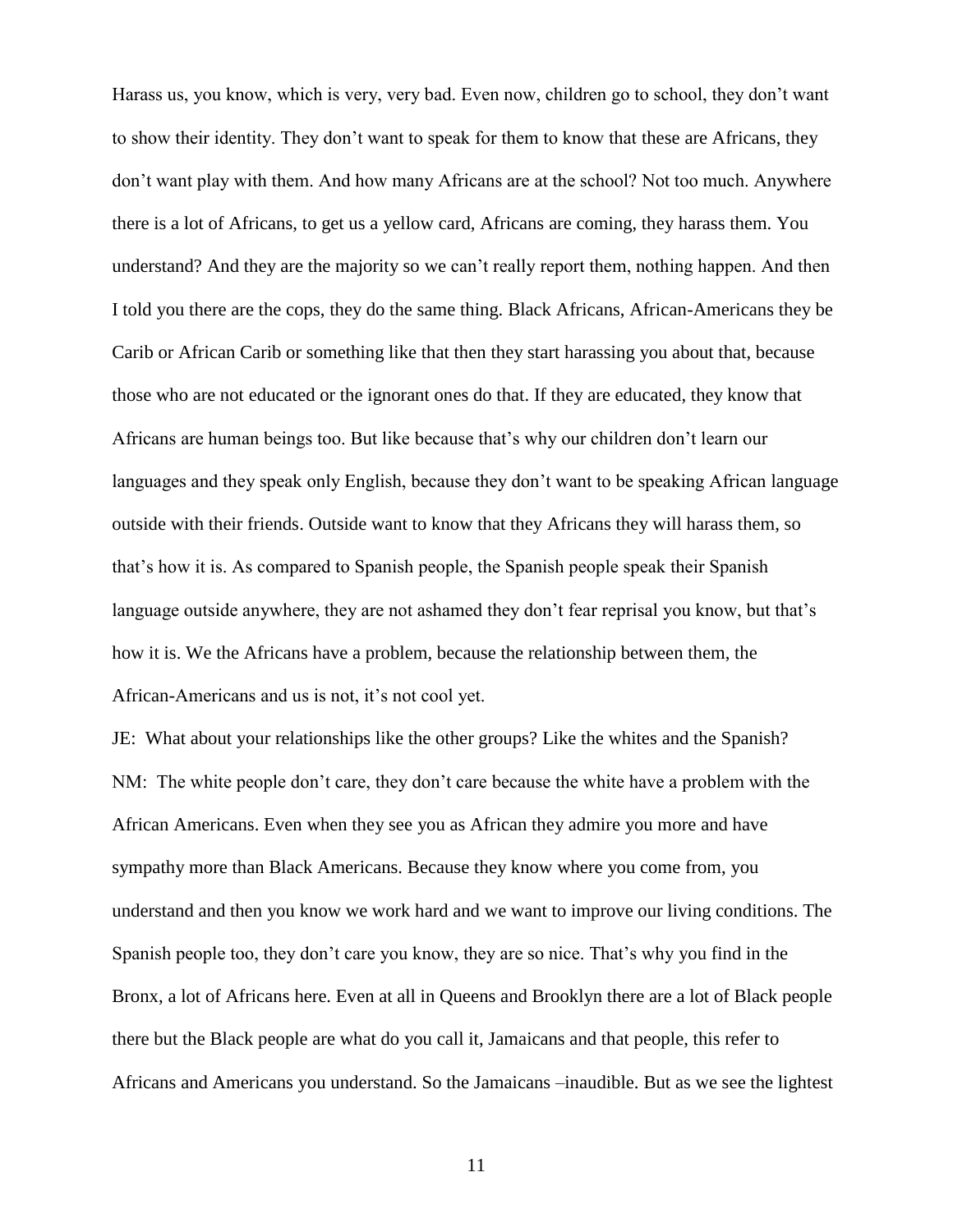black country in the world is Nigeria. That's where Africans come from, but these people don't want it. They don't want to say that, we--. Like we find we do with the Spanish people better than Jamaicans or even Haitians who come from Africa too. You understand? Speak English and French but that's all Africans, people don't live with them but they live closer to them.

JE: To the Spanish?

NM: Yes.

JE: This is because they don't discriminate. And I realized so many Africans like to eat their African food, so can you talk about that? Like there are so many markets like for African foods and clothes or things like that.

NM: If you are African, does mean you live in Africa, you left Africa so you have forgotten the way you eat and the way you wear your clothing and something like that. But you come back, but whenever you go home you like to cook African food. African food is very spicy, nice and sometimes you can hear the scent of the dry fish and stalk fish and a lot of things. So it's nice but sometimes you know if you have an American, a Black American neighbor they will harass you, don't cook that stinking food and--.

JE: Especially the fish.

NM: The fish, but it's a nice food that you eat. You are eating and we sustain ourselves for quite a long time. But it's nice, one's five, one's seven, you can find some restaurants and some African dishes. And you can also find that food that you eat, and you go around there you find a stall where they sell African beer and African drinks. And the liquor, they sell African clothing, anything you want, you understand?

JE: So the beer is imported from--?

NM: From Ghana, I've seen one, more than different kinds of beer from Ghana, which is Tar beer, Club beer and I forgot what the name is because it just came on. That's Club beer yes. And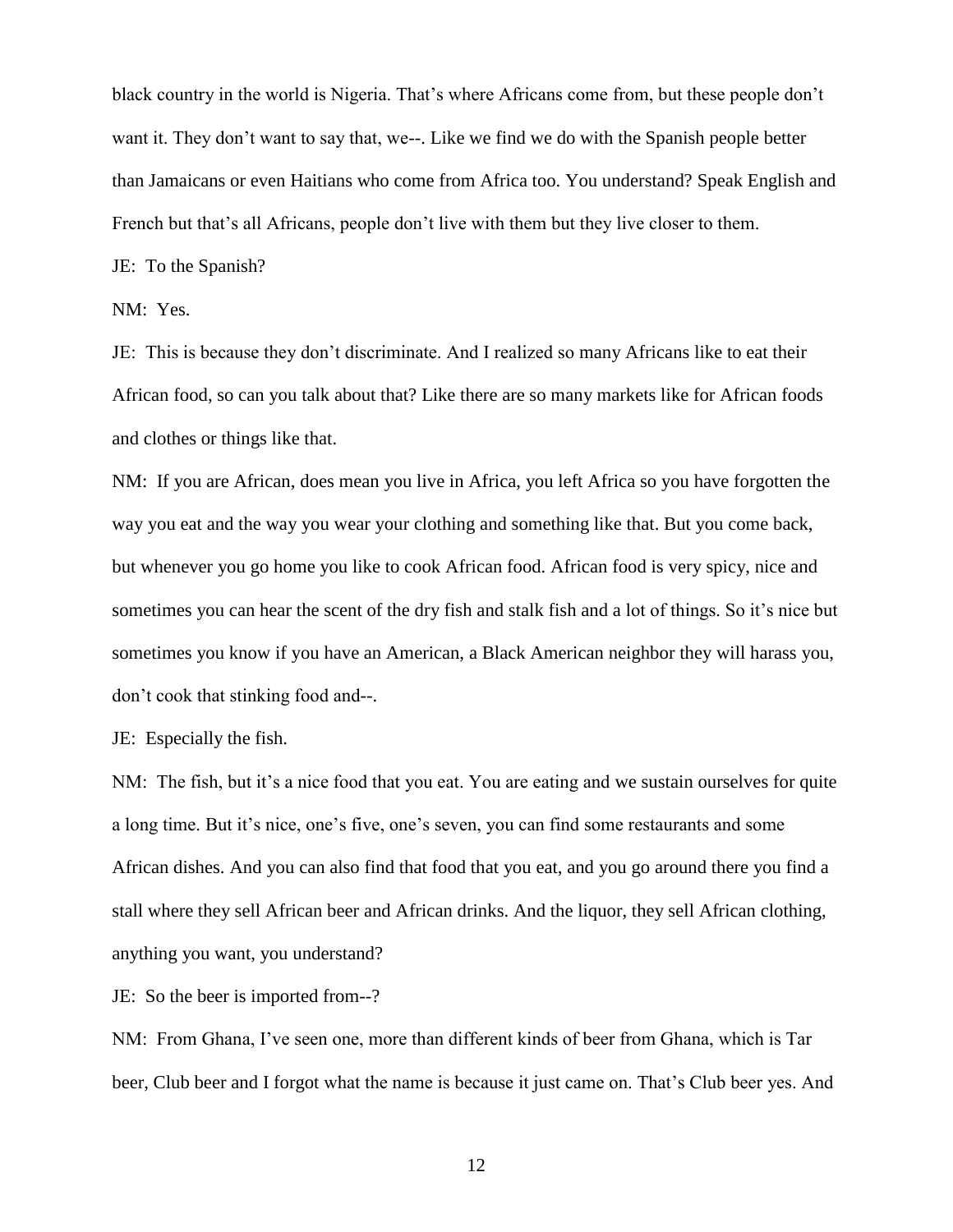then you can drink your own country's beer too. If you want to drink palm wine and you can have palm wine, if you want to drink Apatacian.

JE: What is palm wine and Apatacian?

NM: Palm wine come from the palm tree, it's newly fermented. It's a raw material, it tastes good, sweet and nice. And when the brewery, they brew the sugar and then it turns to alcohol, Apatacian.

JE: What is the main food in Ghana or among Ghanaians?

NM: The main food of Ghanaians if called fufu. The fufu has made off, by plantain. Plantain and with a sour starch mixed together and that's fufu. Then you prepare your soup. Soup can be pamlan soup it can be vegetable soup, pamlan soup, and gardes.

JE: What is that?

NM: Gardes is a small vegetable that come from a special plant, it's nice to eat.

JE: The fufu--?

NM: If you want to make the soup with phase, that phase, top phase or cow meat or chicken or whatever. Yes, it tastes good. You'll have to come eat with me.

JE: When you celebrate this Independence here, because most of the Ghanaians they celebrate their independence every year, do you do it here in the Bronx also?

NM: Yes it's a special day here, in Ghana they just have fifty eight --. Also when Ghana – inaudible—everywhere in the Bronx you can find Ghana flag. And they were celebrating and the Spanish people were celebrating with us. You understand, so the culture has been preserved very well, whereby whatever happens in Ghana, in the world, whatever happens we'll do the same thing.

JE: Can you talk a little bit about the ancestral importance in people's lives?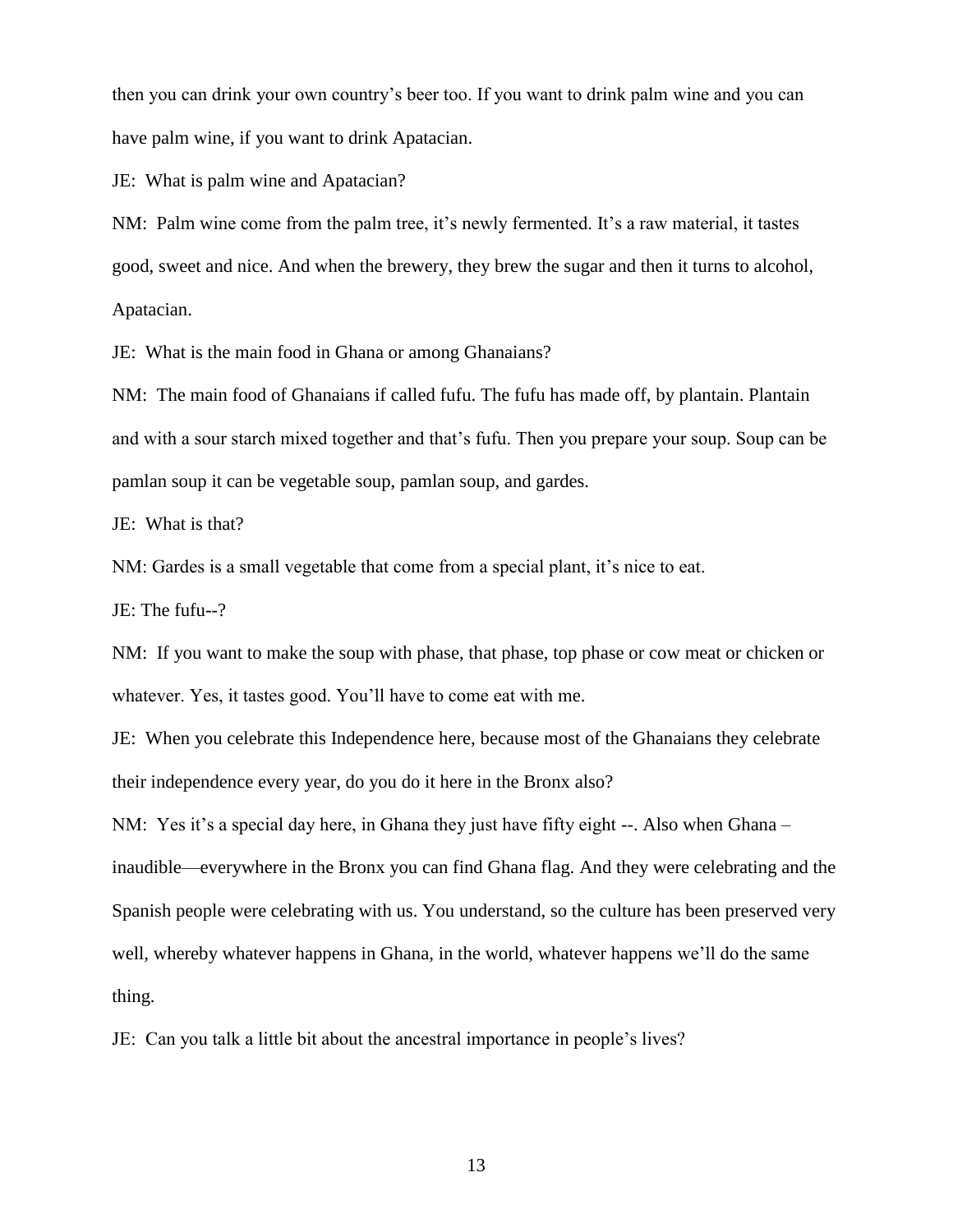NM: Yes, we don't forget our ancestors as I told you earlier. They are pretty important people in our lives, so we keep on remembering them. Because one day we will be part of them. And what you will do to honor their image or their existence, they are among us as Christians do honor their saints and Jesus Christ. Muslims do with the Imam and Jews do with the rabbis. Same thing we do. The culture is very nice and clear in that you will never forget your ancestors.

JE: What do you do for example, to preserve the relationship between the ancestors and yourselves?

NM: The Ashantis, the kings have all the names and somethings that are presented. Those important kings, like the saints. So during the time of their birthday or once a year they have a special celebration for them. And you got family, you can do it on your own, you understand? Maybe every April the family meet and you know have meetings and check and balance about what is going improvements and problems solved. Things in the family that your ancestor only your ancestor will be remembered. That's how you do it.

JE: The other thing is, you were mentioning that you have been to Germany. How long have you been there and why did you go there?

NM: I went there because I wanted to earn enough money to start business in Ghana. So I went there, that time, when was that? I think 1973-74 around there. That time we didn't like America because America, as we see America as the cowboys through your movies. We were taught that with Americans you can't go out, anywhere you go they will shoot you all and stuff like that. And I said oh heading towards that, Europe, all Africans just because you don't speak their language. But you go there you know, you survive and you take it from there.

JE: So you learned German?

NM: I learned German, I went to school there to learn how to, electrical welding and gas weld and I was working at a company there. Married a German woman and had a child.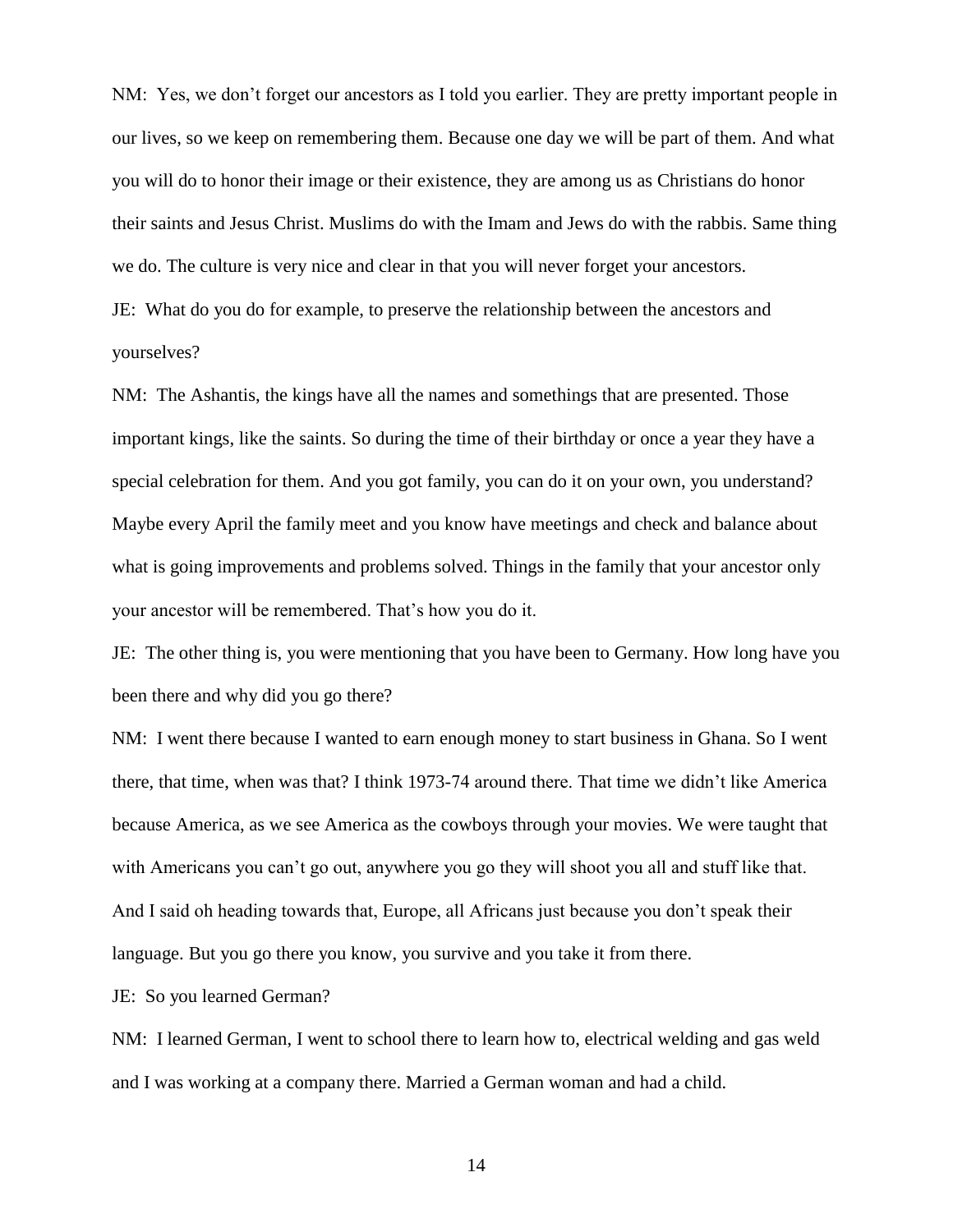JE: So she is there? He or she? Your child.

NM: No, he's in Florida with the mother.

JE: The mother migrated from Germany to Florida?

NM: Yes.

JE: Do you have contact or with your daughter or the mother?

NM: No I don't have contact with them. You leave and marry a new person they cancel everything. As a matter of fact I think I was in Germany in 1973 and left there in 1979. JE: But what about, but here in America you can have a still relation with your child even if you are divorced or separated, do you have that kind of relation with your daughter?

NM: Before I had, as I said earlier, when I got married to a new lady, she cancelled everything. Quite often I don't hear from them, even I went to Germany to look for them but there's no good results.

JE: There is something that I didn't ask in the first time. We have this gender relations. Like in Africa we have different way of how between your husband and your wife. And here it's a little bit different now. Can you explain?

NM: Yes, that's a nice question because here the woman, everything is half half. In America you have to practice American way of life. In Africa you know that we don't normally let woman work. Men go work hard, bring the money in to feed the family. But here a woman work and a man work. So therefore it's very hard to delegate all the responsibilities on the lady. So you have to have inputs in too.

JE: So do you cook?

NM: Yes, I love to cook but mostly my wife cook. Because my wife don't like my food. No, I know how to cook but it's only, she love to cook. We don't like eating outside, but she likes good restaurants and have good time. Because those cooks are professionals.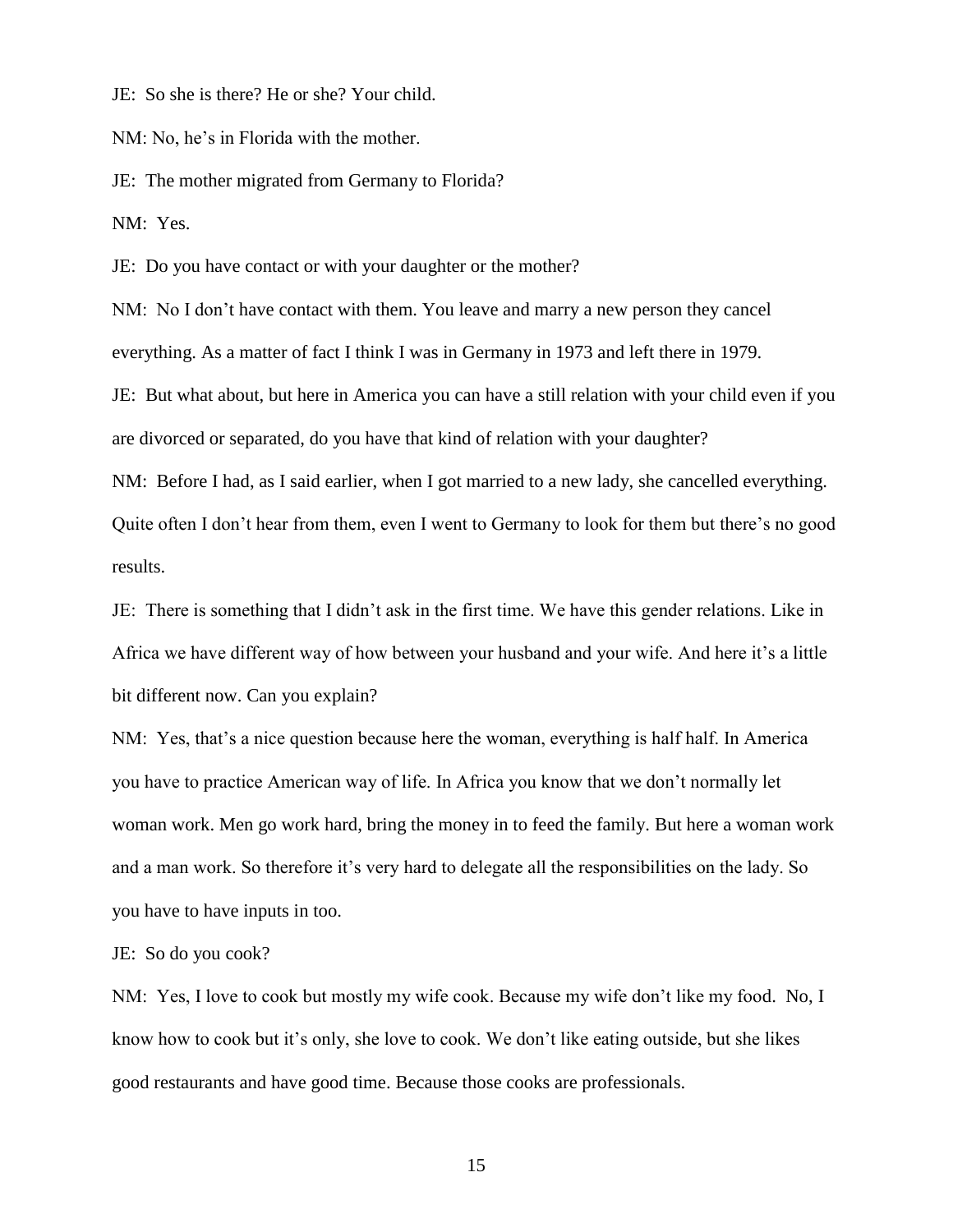JE: What about your kids?

NM: They all cook and my kids too are married and one is, what do you call it single man school.

JE: In high school?

NM: And I have grandchildren too, I have about five grandchildren.

JE: You don't look like.

NM: Yes, but I would like to tell you one of the problems that the Africans facing in the Bronx here. That is, their healthcare barriers due to limited English skills. Lack of resources and absence of healthcare insurance, because that is one of the problems in the Bronx the Africans are facing. And also the healthcare providers who don't understand that individual Africans call there and cannot communicate with the patients. Because they don't understand when the Africans come, some of them don't speak English, they speak French, they speak different language. Communication is very tough, unless we only go the hospitals, there for you they will have a translator, who will be there too, but it's not always 100 percent. And also the barriers of language at education. And the housing projects and law, you understand? Because education if you don't speak the language how can you –inaudible—if you don't pass them how you can't go to college. And also to find a job, it's very hard to get a job because communication no good, no education, it's tough because Americans moving so fast, so if you can't fit in you have to join America. And by joining this is very important to have good education, as I told you earlier. And also the house across from us, they don't have no paper, it's very hard for them to get housing subsidies, and we help. So it's also from the barriers and some of them come here not all Africans are in 100 percent physical condition, some are mentally of, like mentally, depression, stress, you understand and all this kind of discrimination affects day to day to day living. So these are some of the problems and as I told you before with the Black Americans and Africans